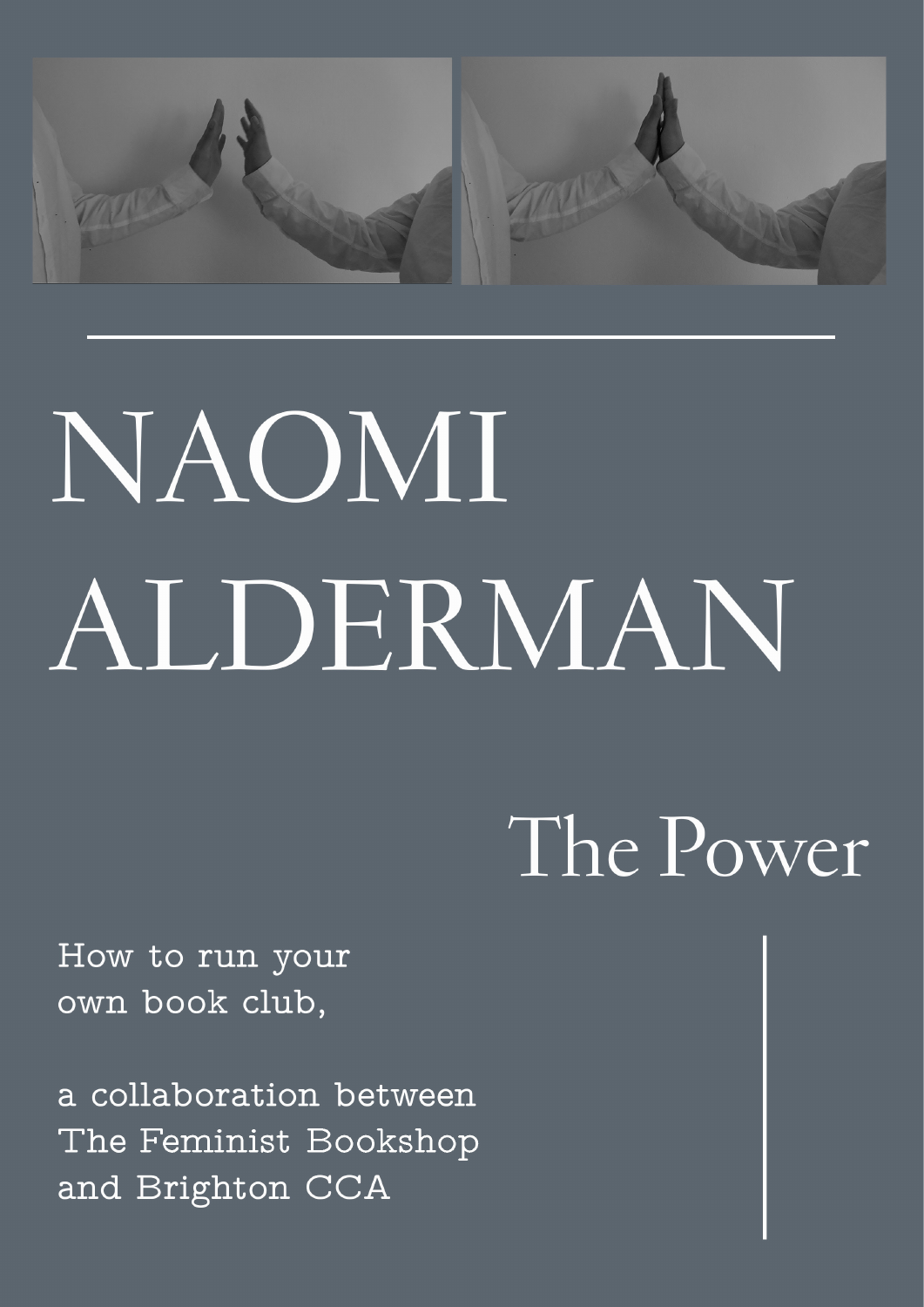### How to run your own book club Part of COMMUNAL Online: Passages of Time

'The Power' by Naomi Alderman Notes by Ruth, founder of The Feminist Bookshop 28 April 2020

#### Background

Naomi Alderman, born in 1974, is an English novelist and video games writer. She grew up in the Orthodox Jewish community in Hendon, London before moving to New York. Her first book Disobedience (2006) is a novel about a North London rabbi's bisexual daughter living in New York. Following the novel's success she won the 2006 Orange Award for New Writers, the 2007 Sunday Times Young Writer of the Year Award, and a feature as one of the Waterstones 25 Writers for the Future. According to Alderman, writing the novel led her to cease being a practising Jew.

In 2012, Alderman was selected as a protégée by Margaret Atwood as part of the Rolex Mentor and Protégé Arts Initiative. It was in the course of this mentorship that she wrote her fourth novel, The Power (2016), a dystopian work influenced by and dedicated to Atwood. In June 2017, The Power won the Baileys Women's Prize for Fiction. The book was also named by The New York Times as one of the 10 Best Books of 2017. In December 2017, former U.S. President Barack Obama named The Power as one of his favourite books of 2017.

#### General Impressions

- What did you think of The Power? Did you enjoy reading it?
- Which of the characters did you identify with or like most? Why do you think that was?
- Why do you think Alderman frames the novel as a piece written by a man, for the "Men's Writers Association"?
- Thinking back on the book, what struck you as some of the key themes running through the narrative?

#### Themes

Here are some of the themes that came up for us on our reading: patriarchy, gender-based violence, revenge, womanhood and religion. Feel free to explore whichever of these you are drawn to.



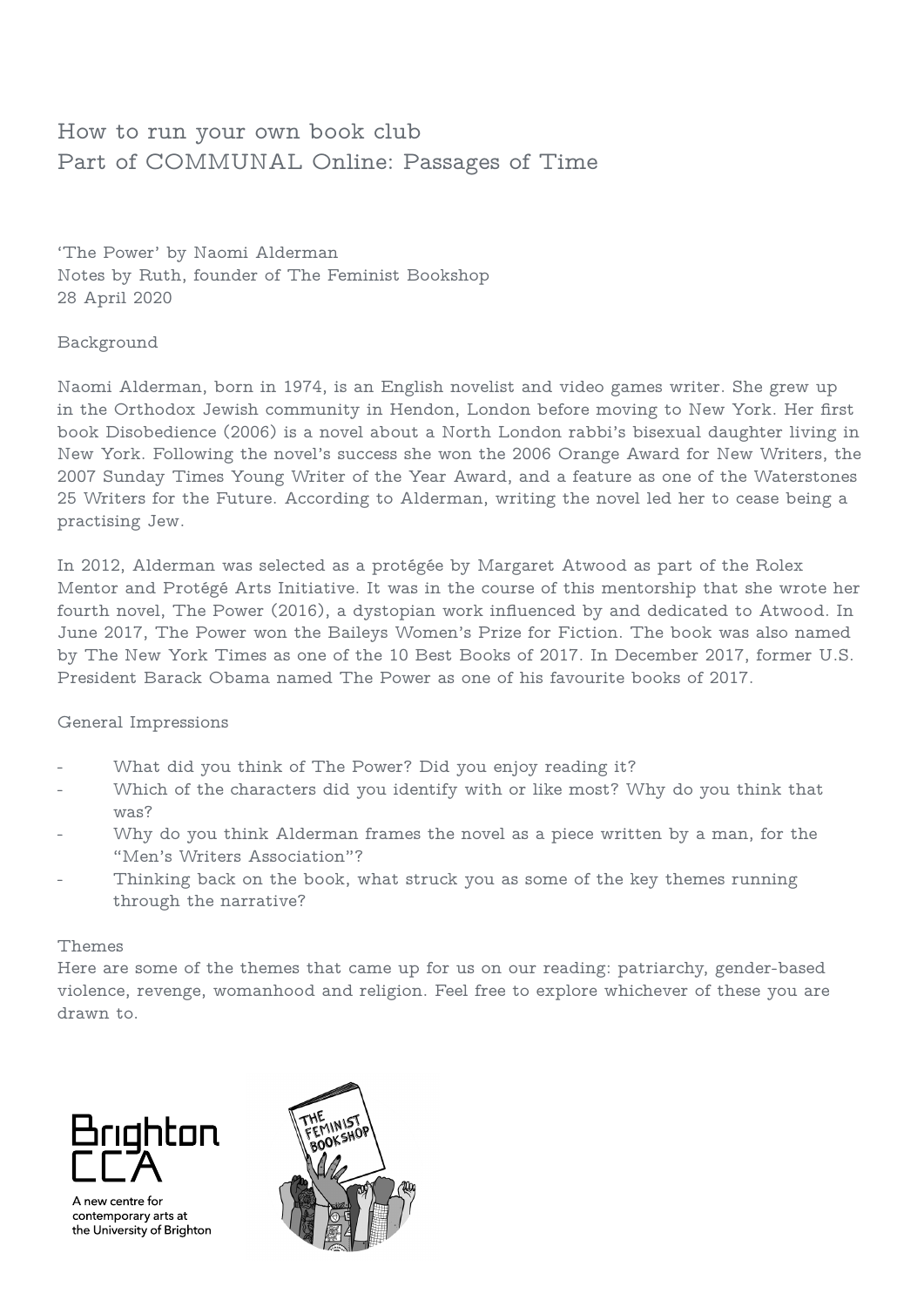#### Power and Patriarchy

"There is a part in each of us which holds fast to the old truth: either you are the hunter, or you are the prey" Tunde

- What do you think of Tunde's statement? Do you agree or disagree? How come?
- The Power is focused on physical power, why do you think this is?
- How well do you think The Power represents a world run by women? If you think the world would look different, why is that?

#### Gender-Based Violence

"You don't have to think that all men are horrible to know there are some men who abuse their strength. Why wouldn't the same hold true for women?" Alderman speaking to the New York Times

Do you agree with Alderman? Why / why not?

"The things are tangled together now in his mind; lust and power, desire and fear." Tunde

What did you think of Alderman's portrayal of sexual violence, perpetrated by men and by women, in the novel? Did it challenge any of your views about gender-based violence?

#### Revenge

"Everything's got it's vengeance. A wound for a wound. A bruise for a bruise. A humiliation for a humiliation." Roxy

- How did you feel witnessing the scenes of revenge in The Power?
- In interview Alderman has condoned revenge, especially for victims of sex trafficking. What do you think of her position? Do you agree?

#### Womanhood

"The younger women can wake it up in the older ones" Tunde

"Every day one grows a little...this is how a girl becomes a grown woman" Allie

Why do you think the power is awakened in the younger generation first?



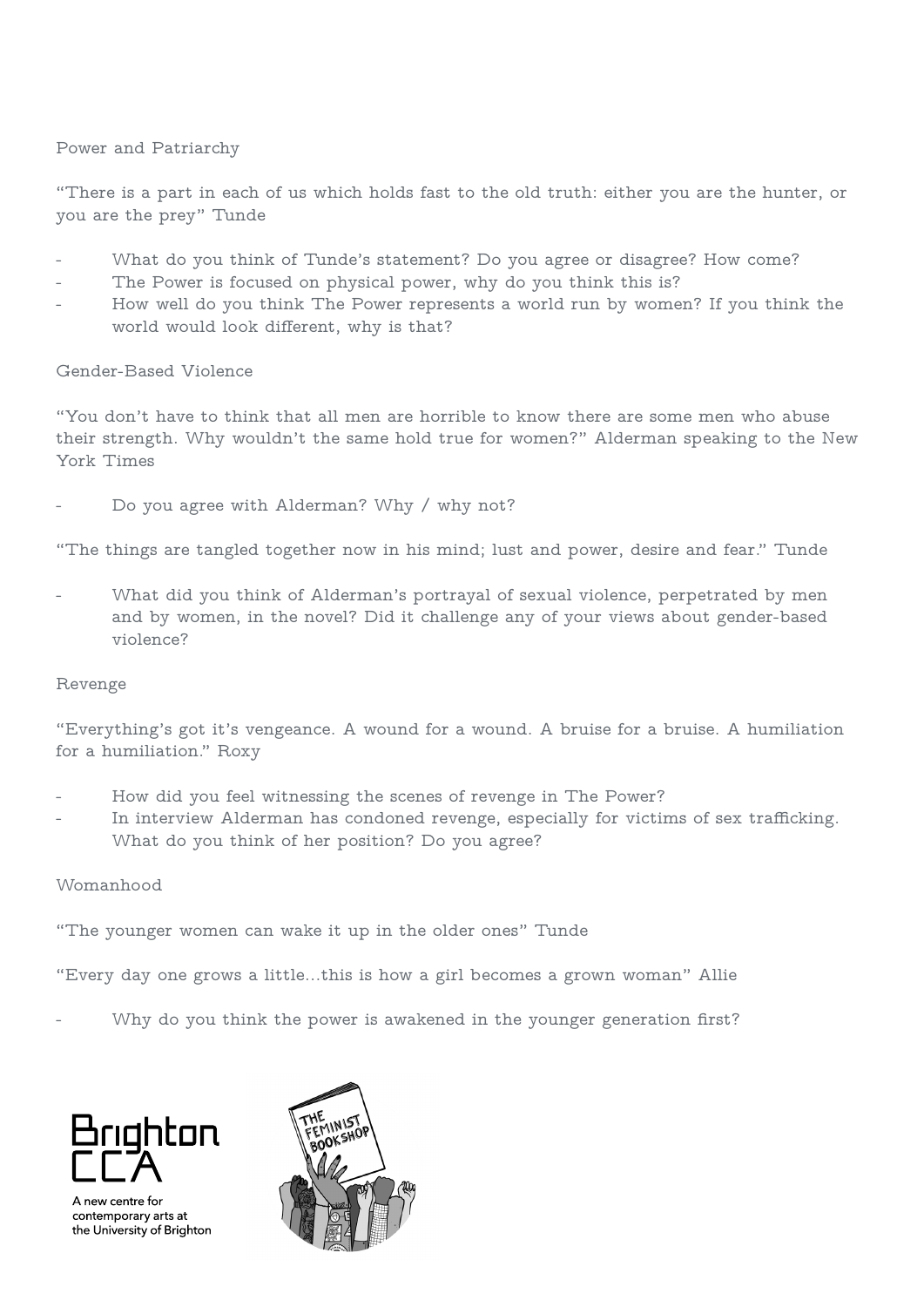- What did you think of Alderman's portrayal of womanhood in the novel? To what extent does the novel challenge gender norms?
- If you read The Black Unicorn in the previous book club, how do the women in The Power compare with the Coniagui women described by Lorde?

#### Power and Religion

"The people came to Samuel and said: Place a King over us, to guide us"

- What do you think the book says about the role of religion and religious power structures?
- Why do you think Alderman chose Christianity as the frame of reference for religion in the book?

#### Activity

Imagine you are asked to design a new world order – a feminist utopia. What would this new world look like? Who would lead and who would follow? Who would hold power and what kind of power would they hold?

Spend two minutes trying to visualise this world and jot down the images and ideas that come to mind. Share your ideas with others in your group. How do they compare? Would you want to live in the worlds the others envisage? Why/why not?

#### Conclusions

"Different this time, better this time. Dismantle the old house and begin again." (The Power, p328)

- Reflecting back on the three books by Woolf, Lorde and Alderman, what do you think each author's message would be about how to improve the world that we live in?
- Would you agree or disagree with them, and why?

#### Suggested Further Reading

- Also by Naomi Alderman: Disobedience; The Lessons; The Liars' Gospels.
- Feminist Science Fiction: The Handmaid's Tale Margaret Atwood; The Female Man – Joanna Russ; Vox – Christina Dalcher; Kindred – Octavia E Butler; Frankisstein – Jeanette Winterson.

ENJOY!